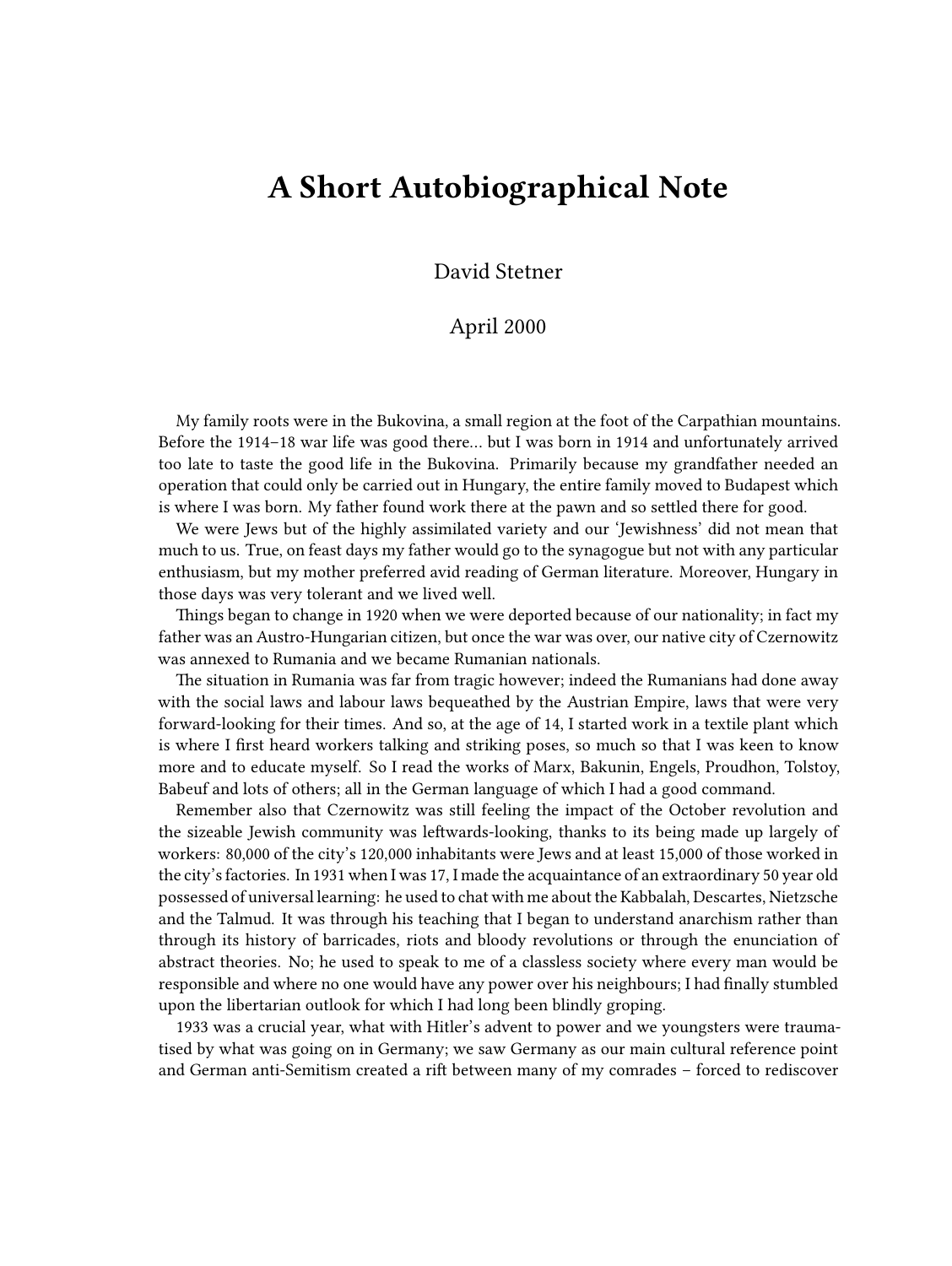their own Jewish roots, which drew them towards Zionist positions – and those who, like myself, were left cold because the whole idea of fatherland played no part in my internationalist anarchist outlook. I wanted to feel like a citizen of the world. In 1934, after the republic was declared in Spain, I made up my mind to leave but they would not issue me with a passport because I had my military service to do. So I decided to leave clandestinely for Poland, but I was picked up and sent back to Rumania where a court martial convicted me of desertion. In January 1937 I was released from jail and assigned to my naval fusilier unit in Galatz, but in June that year I deserted again and spent four months crossing Europe until I arrived in Paris where I discovered that things in Spain had gone sour; the anarchists were losing ground to the Stalinists and the CNT-FAI was no longer looking for volunteers. So I was left an onlooker far removed from the Spanish tragedy. But in 1939 when France was attacked by the Germans I promptly joined the first foreign volunteer unit. However, I was demobbed the following year and things took a turn for the worst for me and my wife Golda, both of us being political activists and Jewish. We stayed in France, living in hiding, having no papers. When in 1941 the police started to round up all the Jews in the 11th arrondissement, it was blatantly obvious that the time had come for us to clear out, but Golda was arrested at a checkpoint because of her identity card's being so obviously a forgery. She was sentenced to ten months in prison in Caen and so I went to ground in Paris.

After the war I reestablished contact with the anarchist movement and along with other militants we decided to publish a Yiddish language newspaper to communicate with the new influx of Jews coming from eastern Europe and who could not, as yet, speak French. This was born in 1949 *Der Freier Gedank* (Free Thought). I had difficulties with this because my knowledge of Yiddish was poor, but we were greatly helped by Rudolf Rocker and the editors of the US newspaper *Freie Arbeiter Stimme*. It was an exciting experiment that lasted until 1966 when we decided to shut down the paper because by then the children of our immigrant readership preferred reading French or English, which means that our paper had outlived its usefulness.